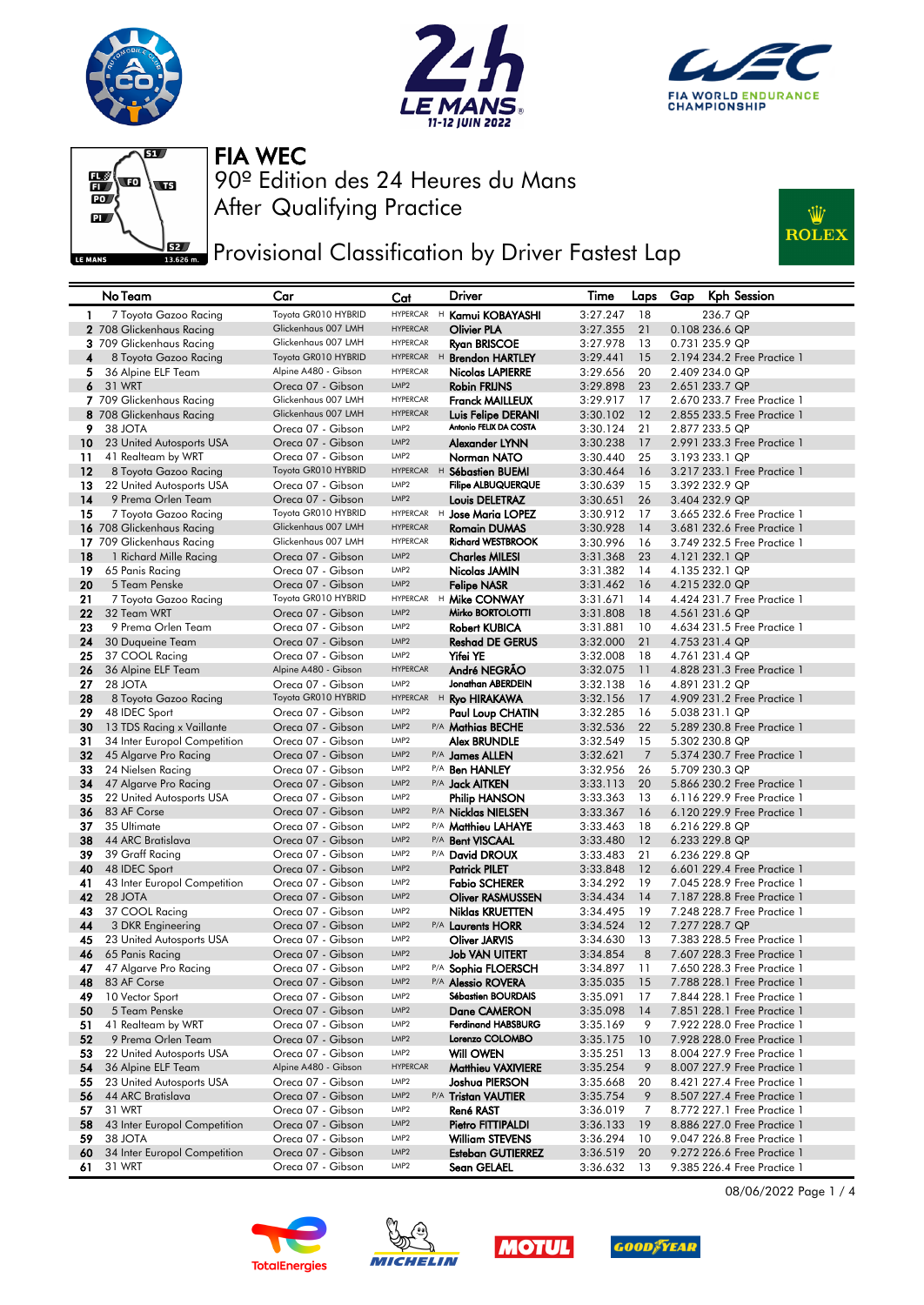







**PERGY** Provisional Classification by Driver Fastest Lap



|            | No Team                                 | Car                                         | Cat                                  | <b>Driver</b>                                 | Time                 | Laps           | Kph Session<br>Gap                                           |
|------------|-----------------------------------------|---------------------------------------------|--------------------------------------|-----------------------------------------------|----------------------|----------------|--------------------------------------------------------------|
| 62         | 30 Duqueine Team                        | Oreca 07 - Gibson                           | LMP <sub>2</sub>                     | <b>Richard BRADLEY</b>                        | 3:36.715             | 9              | 9.468 226.4 Free Practice 1                                  |
| 63         | 5 Team Penske                           | Oreca 07 - Gibson                           | LMP <sub>2</sub>                     | <b>Emmanuel COLLARD</b>                       | 3:36.727             | 9              | 9.480 226.3 Free Practice 1                                  |
| 64         | 28 JOTA                                 | Oreca 07 - Gibson                           | LMP <sub>2</sub>                     | <b>Edward JONES</b>                           | 3:36.791             | 14             | 9.544 226.3 Free Practice 1                                  |
| 65         | 41 Realteam by WRT                      | Oreca 07 - Gibson                           | LMP <sub>2</sub>                     | <b>Rui ANDRADE</b>                            | 3:36.834             | 9              | 9.587 226.2 Free Practice 1                                  |
| 66         | 43 Inter Europol Competition            | Oreca 07 - Gibson                           | LMP <sub>2</sub>                     | David HEINEMEIER-HANSSON                      | 3:37.114             | 9              | 9.867 225.9 Free Practice 1                                  |
| 67         | 13 TDS Racing x Vaillante               | Oreca 07 - Gibson                           | LMP <sub>2</sub>                     | P/A Tijmen VAN DER HELM                       | 3:37.198             | 10             | 9.951 225.8 Free Practice 1                                  |
| 68         | 45 Algarve Pro Racing                   | Oreca 07 - Gibson                           | LMP <sub>2</sub>                     | P/A René BINDER                               | 3:37.223             | 10             | 9.976 225.8 Free Practice 1                                  |
| 69         | 32 Team WRT                             | Oreca 07 - Gibson                           | LMP <sub>2</sub>                     | <b>Dries VANTHOOR</b>                         | 3:37.245             | 8              | 9.998 225.8 Free Practice 1                                  |
| 70         | 38 JOTA                                 | Oreca 07 - Gibson                           | LMP <sub>2</sub>                     | Roberto GONZALEZ                              | 3:37.255             | 14             | 10.008 225.8 Free Practice 1                                 |
| 71         | 1 Richard Mille Racing                  | Oreca 07 - Gibson                           | LMP <sub>2</sub>                     | Lilou WADOUX                                  | 3:37.349             | 9              | 10.102 225.7 Free Practice 1                                 |
| 72         | 35 Ultimate                             | Oreca 07 - Gibson                           | LMP <sub>2</sub>                     | P/A Jean-Baptiste LAHAYE                      | 3:37.419             | 6              | 10.172 225.6 Free Practice 1                                 |
| 73         | 30 Duqueine Team                        | Oreca 07 - Gibson                           | LMP <sub>2</sub>                     | Guillermo ROJAS                               | 3:37.545             | 9              | 10,298 225.5 Free Practice 1                                 |
| 74         | 1 Richard Mille Racing                  | Oreca 07 - Gibson                           | LMP <sub>2</sub>                     | <b>Sébastien OGIER</b>                        | 3:38.017             | 9              | 10.770 225.0 Free Practice 1                                 |
| 75         | 48 IDEC Sport                           | Oreca 07 - Gibson                           | LMP <sub>2</sub>                     | <b>Paul LAFARGUE</b>                          | 3:38.071             | 9              | 10.824 224.9 Free Practice 1                                 |
| 76         | 27 CD Sport                             | Ligier JSP217 - Gibson                      | LMP <sub>2</sub>                     | P/A Steven PALETTE                            | 3:38.136             | 18             | 10.889 224.9 QP                                              |
| 77         | 37 COOL Racing                          | Oreca 07 - Gibson                           | LMP <sub>2</sub>                     | <b>Ricky TAYLOR</b>                           | 3:38.338             | 5              | 11.091 224.7 Free Practice 1                                 |
| 78         | 32 Team WRT                             | Oreca 07 - Gibson                           | LMP <sub>2</sub>                     | <b>Rolf INEICHEN</b>                          | 3:38.634             | 16             | 11,387 224.4 Free Practice 1                                 |
| 79         | 65 Panis Racing                         | Oreca 07 - Gibson                           | LMP <sub>2</sub>                     | <b>Julien CANAL</b>                           | 3:39.479             | 7              | 12,232 223.5 Free Practice 1                                 |
| 80         | 45 Algarve Pro Racing                   | Oreca 07 - Gibson                           | LMP <sub>2</sub>                     | P/A Steven THOMAS                             | 3:39.722             | 15             | 12.475 223.3 Free Practice 1                                 |
| 81         | 35 Ultimate                             | Oreca 07 - Gibson                           | LMP <sub>2</sub>                     | P/A François HERIAU                           | 3:39.983             | 16             | 12.736 223.0 Free Practice 1                                 |
| 82         | 3 DKR Engineering                       | Oreca 07 - Gibson                           | LMP <sub>2</sub><br>LMP <sub>2</sub> | P/A Jean GLORIEUX                             | 3:40.049             | 6              | 12.802 222.9 Free Practice 1                                 |
| 83         | 24 Nielsen Racing                       | Oreca 07 - Gibson                           | LMP <sub>2</sub>                     | P/A Matthew BELL                              | 3:40.741             | 6              | 13.494 222.2 Free Practice 1                                 |
| 84         | 39 Graff Racing                         | Oreca 07 - Gibson                           | LMP <sub>2</sub>                     | P/A Eric TROUILLET                            | 3:41.935             | 8              | 14.688 221.0 Free Practice 1                                 |
| 85<br>86   | 47 Algarve Pro Racing<br>83 AF Corse    | Oreca 07 - Gibson<br>Oreca 07 - Gibson      | LMP <sub>2</sub>                     | P/A John FALB                                 | 3:41.994             | 15             | 14.747 221.0 Free Practice 1<br>14.931 220.8 Free Practice 1 |
| 87         | 13 TDS Racing x Vaillante               | Oreca 07 - Gibson                           | LMP <sub>2</sub>                     | P/A François PERRODO<br>P/A Philippe CIMADOMO | 3:42.178<br>3:42.785 | 12<br>18       | 15,538 220.2 Free Practice 1                                 |
| 88         | 24 Nielsen Racing                       | Oreca 07 - Gibson                           | LMP <sub>2</sub>                     | P/A Rodrigo SALES                             | 3:42.789             | 9              | 15.542 220.2 Free Practice 1                                 |
| 89         | 39 Graff Racing                         | Oreca 07 - Gibson                           | LMP <sub>2</sub>                     | P/A Sébastien PAGE                            | 3:43.739             | 8              | 16.492 219.2 Free Practice 1                                 |
| 90         | 34 Inter Europol Competition            | Oreca 07 - Gibson                           | LMP <sub>2</sub>                     | Jakub SMIECHOWSKI                             | 3:44.421             | 6              | 17.174 218.6 Free Practice 1                                 |
| 91         | 44 ARC Bratislava                       | Oreca 07 - Gibson                           | LMP <sub>2</sub>                     | P/A Miroslav KONOPKA                          | 3:47.172             | 14             | 19,925 215.9 Free Practice 1                                 |
| 92         | 27 CD Sport                             | Ligier JSP217 - Gibson                      | LMP <sub>2</sub>                     | P/A Michael JENSEN                            | 3:47.381             | 16             | 20.134 215.7 Free Practice 1                                 |
| 93         | 92 Porsche GT Team                      | Porsche 911 RSR - 19                        | <b>LMGTE Pro</b>                     | <b>Laurens VANTHOOR</b>                       | 3:50.999             | 11             | 23.752 212.4 QP                                              |
| 94         | 63 Corvette Racing                      | Chevrolet Corvette C8.R                     | <b>LMGTE Pro</b>                     | <b>Antonio GARCIA</b>                         | 3:51.132             | 32             | 23.885 212.2 QP                                              |
| 95         | 27 CD Sport                             | Ligier JSP217 - Gibson                      | LMP <sub>2</sub>                     | P/A Christophe CRESP                          | 3:51.275             | 6              | 24.028 212.1 Free Practice 1                                 |
| 96         | 91 Porsche GT Team                      | Porsche 911 RSR - 19                        | <b>LMGTE Pro</b>                     | Frédéric MAKOWIECKI                           | 3:51.382             | 11             | 24.135 212.0 QP                                              |
| 97         | 64 Corvette Racing                      | Chevrolet Corvette C8.R                     | <b>LMGTE Pro</b>                     | <b>Nick TANDY</b>                             | 3:51.491             | 21             | 24.244 211.9 QP                                              |
| 98         | 51 AF Corse                             | Ferrari 488 GTE Evo                         | <b>LMGTE Pro</b>                     | James CALADO                                  | 3:51.502             | 10             | 24.255 211.9 QP                                              |
| 99         | 52 AF Corse                             | Ferrari 488 GTE Evo                         | <b>LMGTE Pro</b>                     | Antonio FUOCO                                 | 3:51.614             | 18             | 24.367 211.8 QP                                              |
| 100        | 98 Northwest AMR                        | Aston Martin VANTAGE AMR                    | LMGTE Am                             | Nicki THIIM                                   | 3:52.559             | 19             | 25.312 210.9 QP                                              |
| 101        | 64 Corvette Racing                      | Chevrolet Corvette C8.R                     | <b>LMGTE Pro</b>                     | <b>Tommy MILNER</b>                           | 3:53.360             | 22             | 26.113 210.2 Free Practice 1                                 |
| 102        | 57 Kessel Racing                        | Ferrari 488 GTE Evo                         | LMGTE Am                             | Mikkel JENSEN                                 | 3:53.489             | 20             | 26.242 210.1 QP                                              |
| 103        | 63 Corvette Racing                      | Chevrolet Corvette C8.R                     | <b>LMGTE Pro</b>                     | Jordan TAYLOR                                 | 3:53.564             | 8              | 26.317 210.0 Free Practice 1                                 |
| 104        | 54 AF Corse                             | Ferrari 488 GTE Evo                         | <b>LMGTE Am</b>                      | <b>Nick CASSIDY</b>                           | 3:53.690             | 18             | 26.443 209.9 QP                                              |
| 105        | 91 Porsche GT Team                      | Porsche 911 RSR - 19                        | <b>LMGTE Pro</b>                     | <b>Gianmaria BRUNI</b>                        | 3:54.081             | 12             | 26.834 209.6 Free Practice 1                                 |
| 106        | 85 Iron Dames                           | Ferrari 488 GTE Evo                         | <b>LMGTE Am</b>                      | <b>Rahel FREY</b>                             | 3:54.081             | 20             | 26.834 209.6 QP                                              |
| 107        | 74 Riley Motorsports                    | Ferrari 488 GTE Evo                         | <b>LMGTE Pro</b>                     | <b>Felipe FRAGA</b>                           | 3:54.116             | 9              | 26.869 209.5 QP                                              |
| 108        | 77 Dempsey - Proton Racing              | Porsche 911 RSR - 19                        | <b>LMGTE Am</b>                      | <b>Harry TINCKNELL</b>                        | 3:54.224             | 22             | 26.977 209.4 QP                                              |
| 109        | 61 AF Corse                             | Ferrari 488 GTE Evo<br>Porsche 911 RSR - 19 | LMGTE Am<br>LMGTE Am                 | <b>Vincent ABRIL</b>                          | 3:54.316             | 24             | 27.069 209.3 QP                                              |
| 110        | 86 GR Racing                            | Porsche 911 RSR - 19                        | <b>LMGTE Am</b>                      | Benjamin BARKER                               | 3:54.323             | 15             | 27.076 209.3 QP                                              |
| 111        | 56 Team Project 1                       | Porsche 911 RSR - 19                        | <b>LMGTE Am</b>                      | <b>Ben BARNICOAT</b>                          | 3:54.510<br>3:54.533 | 22             | 27.263 209.2 QP                                              |
| 112<br>113 | 46 Team Project 1<br>92 Porsche GT Team | Porsche 911 RSR - 19                        | <b>LMGTE Pro</b>                     | Matteo CAIROLI<br>Michael CHRISTENSEN         | 3:54.552             | 19<br>19       | 27.286 209.2 QP<br>27.305 209.1 Free Practice 1              |
| 114        | 74 Riley Motorsports                    | Ferrari 488 GTE Evo                         | <b>LMGTE Pro</b>                     | Sam BIRD                                      | 3:54.601             | $\overline{4}$ | 27.354 209.1 Free Practice 1                                 |
| 115        | 79 WeatherTech Racing                   | Porsche 911 RSR - 19                        | <b>LMGTE Am</b>                      | Julien ANDLAUER                               | 3:54.912             | 13             | 27.665 208.8 QP                                              |
| 116        | 99 Hardpoint Motorsport                 | Porsche 911 RSR - 19                        | LMGTE Am                             | <b>Alessio PICARIELLO</b>                     | 3:55.076             | 16             | 27.829 208.7 QP                                              |
| 117        | 59 Inception Racing                     | Ferrari 488 GTE Evo                         | <b>LMGTE Am</b>                      | Côme LEDOGAR                                  | 3:55.162             | 17             | 27.915 208.6 QP                                              |
| 118        | 21 AF Corse                             | Ferrari 488 GTE Evo                         | LMGTE Am                             | Toni VILANDER                                 | 3:55.308             | 22             | 28.061 208.5 QP                                              |
| 119        | 91 Porsche GT Team                      | Porsche 911 RSR - 19                        | <b>LMGTE Pro</b>                     | <b>Richard LIETZ</b>                          | 3:55.468             | 15             | 28.221 208.3 Free Practice 1                                 |
| 120        | 55 Spirit of Race                       | Ferrari 488 GTE Evo                         | LMGTE Am                             | Matthew GRIFFIN                               | 3:55.617             | 23             | 28.370 208.2 QP                                              |
| 121        | 75 Iron Lynx                            | Ferrari 488 GTE Evo                         | <b>LMGTE Am</b>                      | <b>Nicolas VARRONE</b>                        | 3:55.672             | 22             | 28.425 208.1 QP                                              |
| 122        | 33 TF Sport                             | Aston Martin VANTAGE AMR                    | LMGTE Am                             | Marco SØRENSEN                                | 3:55.997             | 17             | 28,750 207.9 Free Practice 1                                 |
|            |                                         |                                             |                                      |                                               |                      |                |                                                              |









08/06/2022 Page 2 / 4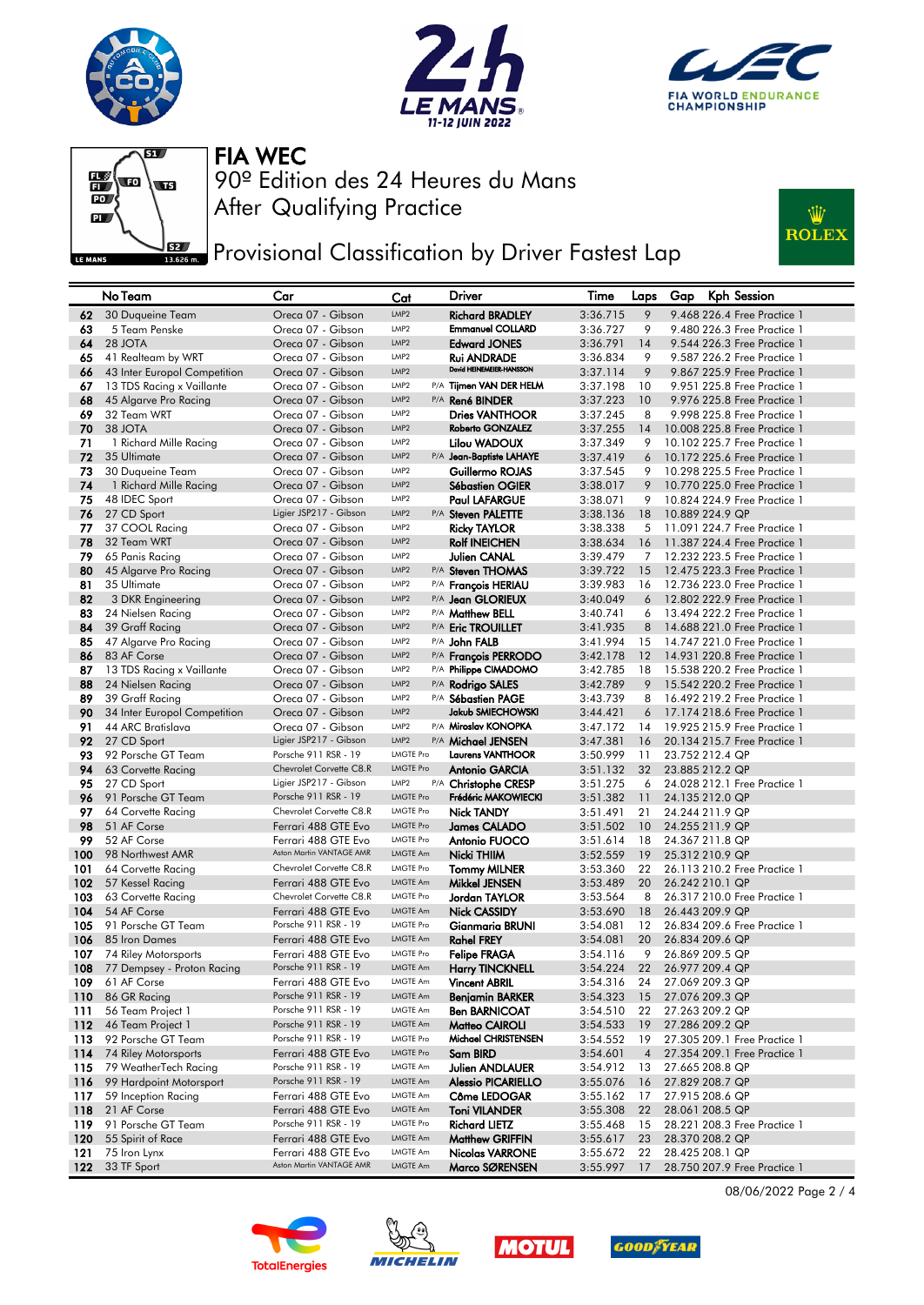







**PER P**rovisional Classification by Driver Fastest Lap



| 66 JMW Motorsport<br>Ferrari 488 GTE Evo<br>LMGTE Am<br>Renger VAN DER ZANDE<br>123<br>3:56.008<br>22<br>28.761 207.8 QP<br>Porsche 911 RSR - 19<br><b>LMGTE Pro</b><br>124<br>92 Porsche GT Team<br><b>Kevin ESTRE</b><br>$\overline{7}$<br>28,868 207.8 Free Practice 1<br>3:56.115<br>125<br>52 AF Corse<br>Ferrari 488 GTE Evo<br><b>LMGTE Pro</b><br>3:56.138<br>28.891 207.7 Free Practice 1<br>Miguel MOLINA<br>18<br>Aston Martin VANTAGE AMR<br>126 777 D'Station Racing<br><b>LMGTE Am</b><br>3:56.257<br>20<br>29.010 207.6 Free Practice 1<br>Tomonobu FUJII<br>Aston Martin VANTAGE AMR<br>127<br>98 Northwest AMR<br>LMGTE Am<br>David PITTARD<br>3:56.268<br>29.021 207.6 Free Practice 1<br>9<br>Shane VAN GISBERGEN<br>128<br>Ferrari 488 GTE Evo<br><b>LMGTE Pro</b><br>74 Riley Motorsports<br>3:56.373<br>15<br>29.126 207.5 Free Practice 1<br>Porsche 911 RSR - 19<br>129<br>LMGTE Am<br>Maxwell ROOT<br>3:56.516<br>29.269 207.4 QP<br>88 Dempsey - Proton Racing<br>17<br>130<br>Ferrari 488 GTE Evo<br><b>LMGTE Pro</b><br>Davide RIGON<br>29.369 207.3 Free Practice 1<br>52 AF Corse<br>3:56.616<br>8<br>131<br>85 Iron Dames<br>Ferrari 488 GTE Evo<br>LMGTE Am<br>Michelle GATTING<br>3:56.875<br>9<br>29.628 207.1 Free Practice 1<br>Raffaele GIAMMARIA<br>132<br><b>LMGTE Am</b><br>3:56.940<br>29.693 207.0 Free Practice 1<br>60 Iron Lynx<br>Ferrari 488 GTE Evo<br>6<br>Porsche 911 RSR - 19<br><b>LMGTE Am</b><br>133<br>86 GR Racing<br><b>Riccardo PERA</b><br>3:57.004<br>29,757 207.0 Free Practice 1<br>10<br>Aston Martin VANTAGE AMR<br>134<br><b>LMGTE Am</b><br>3:57.044<br>29.797 206.9 QP<br>33 TF Sport<br><b>Henrique CHAVES</b><br>14<br>Porsche 911 RSR - 19<br><b>LMGTE Am</b><br>135<br>3:57.237<br>14<br>29.990 206.8 Free Practice 1<br>99 Hardpoint Motorsport<br>Martin RUMP<br>Aston Martin VANTAGE AMR<br>LMGTE Am<br>136 777 D'Station Racing<br><b>Charles FAGG</b><br>3:57.330<br>30.083 206.7 Free Practice 1<br>14<br>Porsche 911 RSR - 19<br>137<br>LMGTE Am<br>3:57.521<br>12<br>30,274 206.5 Free Practice 1<br>77 Dempsey - Proton Racing<br>Sebastian PRIAULX<br>138<br><b>LMGTE Am</b><br><b>Giancarlo FISICHELLA</b><br>Ferrari 488 GTE Evo<br>3:57.557<br>30.310 206.5 Free Practice 1<br>80 Iron Lynx<br>15<br>Porsche 911 RSR - 19<br>139<br>LMGTE Am<br>Mikkel PEDERSEN<br>3:57.672<br>30.425 206.4 Free Practice 1<br>46 Team Project 1<br>5<br>140<br><b>LMGTE Am</b><br>3:57.702<br>30.455 206.4 Free Practice 1<br>80 Iron Lynx<br>Ferrari 488 GTE Evo<br>Matteo CRESSONI<br>14<br>141<br>61 AF Corse<br>Ferrari 488 GTE Evo<br>LMGTE Am<br><b>Louis PRETTE</b><br>3:57.774<br>12<br>30,527 206,3 Free Practice 1<br>142<br>71 Spirit of Race<br>Ferrari 488 GTE Evo<br><b>LMGTE Am</b><br>3:57.793<br>18<br>30.546 206.3 Free Practice 1<br><b>Gabriel AUBRY</b><br>Porsche 911 RSR - 19<br><b>LMGTE Am</b><br>143<br><b>Oliver MILLROY</b><br>3:57.875<br>10<br>30.628 206.2 Free Practice 1<br>56 Team Project 1<br>Porsche 911 RSR - 19<br>144<br><b>LMGTE Am</b><br>Matt CAMPBELL<br>3:57.971<br>19<br>30.724 206.1 Free Practice 1<br>93 Proton Competition<br>Francesco CASTELLACCI<br>145<br>54 AF Corse<br>Ferrari 488 GTE Evo<br>LMGTE Am<br>3:58.058<br>13<br>30.811 206.1 Free Practice 1<br>LMGTE Am<br><b>Frederik SCHANDORFF</b><br>146<br>57 Kessel Racing<br>Ferrari 488 GTE Evo<br>3:58.649<br>6<br>31.402 205.5 Free Practice 1<br>147<br>Ferrari 488 GTE Evo<br>LMGTE Am<br>3:58.854<br>31,607 205.4 Free Practice 1<br>55 Spirit of Race<br>David PEREL<br>7<br>Alessandro BALZAN<br>148<br>Ferrari 488 GTE Evo<br><b>LMGTE Am</b><br>3:58.901<br>23<br>31.654 205.3 Free Practice 1<br>60 Iron Lynx<br>149<br>80 Iron Lynx<br>LMGTE Am<br><b>Richard HEISTAND</b><br>3:58.926<br>31,679 205,3 Free Practice 1<br>Ferrari 488 GTE Evo<br>14<br>Porsche 911 RSR - 19<br><b>LMGTE Am</b><br>150<br>79 WeatherTech Racing<br><b>Thomas MERRILL</b><br>3:59.012<br>11<br>31.765 205.2 Free Practice 1<br>151<br>Ferrari 488 GTE Evo<br>LMGTE Am<br><b>Pierre RAGUES</b><br>3:59.042<br>31,795 205,2 Free Practice 1<br>71 Spirit of Race<br>11<br>Porsche 911 RSR - 19<br><b>LMGTE Am</b><br>3:59.132<br>31.885 205.1 Free Practice 1<br>152<br>77 Dempsey - Proton Racing<br><b>Christian RIED</b><br>8<br>Porsche 911 RSR - 19<br>153<br>LMGTE Am<br>Jan HEYLEN<br>3:59.451<br>32.204 204.9 Free Practice 1<br>88 Dempsey - Proton Racing<br>11<br>154<br>Ferrari 488 GTE Evo<br><b>LMGTE Am</b><br>4:00.008<br>32.761 204.4 Free Practice 1<br>66 JMW Motorsport<br><b>Jason HART</b><br>14<br>155<br>61 AF Corse<br>Ferrari 488 GTE Evo<br><b>LMGTE Am</b><br><b>Conrad GRUNEWALD</b><br>4:00.033<br>32,786 204.4 Free Practice 1<br>7<br>Aston Martin VANTAGE AMR<br>LMGTE Am<br>156 777 D'Station Racing<br>Satoshi HOSHINO<br>4:00.196<br>32.949 204.2 Free Practice 1<br>11<br>Ferrari 488 GTE Evo<br><b>LMGTE Am</b><br>33,007 204.2 Free Practice 1<br>157<br>59 Inception Racing<br>Marvin KLEIN<br>4:00.254<br>10<br>158<br>85 Iron Dames<br>Ferrari 488 GTE Evo<br><b>LMGTE Am</b><br>Sarah BOVY<br>4:00.311<br>33.064 204.1 Free Practice 1<br>15<br>Aston Martin VANTAGE AMR<br>159<br>98 Northwest AMR<br>LMGTE Am<br>Paul DALLA LANA<br>4:00.488<br>16<br>33.241 204.0 Free Practice 1<br>160<br>Porsche 911 RSR - 19<br><b>LMGTE Am</b><br>46 Team Project 1<br>Nicolas LEUTWILER<br>4:00.514<br>12<br>33.267 204.0 Free Practice 1<br>Aston Martin VANTAGE AMR<br>161<br>33 TF Sport<br>LMGTE Am<br><b>Ben KEATING</b><br>17<br>33,558 203,7 Free Practice 1<br>4:00.805<br>162<br>Porsche 911 RSR - 19<br><b>LMGTE Am</b><br>4:00.821<br>13<br>33.574 203.7 Free Practice 1<br>56 Team Project 1<br><b>Brendan IRIBE</b><br>Porsche 911 RSR - 19<br>163<br>79 WeatherTech Racing<br>LMGTE Am<br>Cooper MACNEIL<br>4:00.939<br>15<br>33.692 203.6 Free Practice 1<br>164<br>21 AF Corse<br>Ferrari 488 GTE Evo<br><b>LMGTE Am</b><br>10<br>33.928 203.4 Free Practice 1<br>Simon MANN<br>4:01.175<br>Andrew HARYANTO<br>99 Hardpoint Motorsport<br>Porsche 911 RSR - 19<br><b>LMGTE Am</b><br>165<br>4:01.478<br>10<br>34,231 203,1 Free Practice 1<br>166<br>54 AF Corse<br>Ferrari 488 GTE Evo<br><b>LMGTE Am</b><br><b>Thomas FLOHR</b><br>4:01.774<br>10<br>34.527 202.9 Free Practice 1<br>57 Kessel Racing<br>LMGTE Am<br>Takeshi KIMURA<br>4:01.969<br>34,722 202,7 Free Practice 1<br>167<br>Ferrari 488 GTE Evo<br>18<br>168<br>Ferrari 488 GTE Evo<br><b>LMGTE Am</b><br>Duncan CAMERON<br>4:03.593<br>36.346 201.4 Free Practice 1<br>55 Spirit of Race<br>15<br>Porsche 911 RSR - 19<br>LMGTE Am<br>169<br>88 Dempsey - Proton Racing<br><b>Fred POORDAD</b><br>4:04.081<br>-11<br>36.834 201.0 Free Practice 1<br>170<br>21 AF Corse<br>Ferrari 488 GTE Evo<br>LMGTE Am<br>Christoph ULRICH<br>4:04.349<br>10<br>37.102 200.8 Free Practice 1 |  |
|--------------------------------------------------------------------------------------------------------------------------------------------------------------------------------------------------------------------------------------------------------------------------------------------------------------------------------------------------------------------------------------------------------------------------------------------------------------------------------------------------------------------------------------------------------------------------------------------------------------------------------------------------------------------------------------------------------------------------------------------------------------------------------------------------------------------------------------------------------------------------------------------------------------------------------------------------------------------------------------------------------------------------------------------------------------------------------------------------------------------------------------------------------------------------------------------------------------------------------------------------------------------------------------------------------------------------------------------------------------------------------------------------------------------------------------------------------------------------------------------------------------------------------------------------------------------------------------------------------------------------------------------------------------------------------------------------------------------------------------------------------------------------------------------------------------------------------------------------------------------------------------------------------------------------------------------------------------------------------------------------------------------------------------------------------------------------------------------------------------------------------------------------------------------------------------------------------------------------------------------------------------------------------------------------------------------------------------------------------------------------------------------------------------------------------------------------------------------------------------------------------------------------------------------------------------------------------------------------------------------------------------------------------------------------------------------------------------------------------------------------------------------------------------------------------------------------------------------------------------------------------------------------------------------------------------------------------------------------------------------------------------------------------------------------------------------------------------------------------------------------------------------------------------------------------------------------------------------------------------------------------------------------------------------------------------------------------------------------------------------------------------------------------------------------------------------------------------------------------------------------------------------------------------------------------------------------------------------------------------------------------------------------------------------------------------------------------------------------------------------------------------------------------------------------------------------------------------------------------------------------------------------------------------------------------------------------------------------------------------------------------------------------------------------------------------------------------------------------------------------------------------------------------------------------------------------------------------------------------------------------------------------------------------------------------------------------------------------------------------------------------------------------------------------------------------------------------------------------------------------------------------------------------------------------------------------------------------------------------------------------------------------------------------------------------------------------------------------------------------------------------------------------------------------------------------------------------------------------------------------------------------------------------------------------------------------------------------------------------------------------------------------------------------------------------------------------------------------------------------------------------------------------------------------------------------------------------------------------------------------------------------------------------------------------------------------------------------------------------------------------------------------------------------------------------------------------------------------------------------------------------------------------------------------------------------------------------------------------------------------------------------------------------------------------------------------------------------------------------------------------------------------------------------------------------------------------------------------------------------------------------------------------------------------------------------------------------------------------------------------------------------------------------------------------------------------------------------------------------------------------------------------------------------------------------------------------------------------------------------------------------------------------------------------------------------------------------------------------------------------------------------------------------------------------------------------------------------------------------------------------------------------------------------------------------------------------------------------------------------------------------------------------------------------------------------------------------------------------------------------------------------------------------------------------------------------------------------------------------------------------------|--|
|                                                                                                                                                                                                                                                                                                                                                                                                                                                                                                                                                                                                                                                                                                                                                                                                                                                                                                                                                                                                                                                                                                                                                                                                                                                                                                                                                                                                                                                                                                                                                                                                                                                                                                                                                                                                                                                                                                                                                                                                                                                                                                                                                                                                                                                                                                                                                                                                                                                                                                                                                                                                                                                                                                                                                                                                                                                                                                                                                                                                                                                                                                                                                                                                                                                                                                                                                                                                                                                                                                                                                                                                                                                                                                                                                                                                                                                                                                                                                                                                                                                                                                                                                                                                                                                                                                                                                                                                                                                                                                                                                                                                                                                                                                                                                                                                                                                                                                                                                                                                                                                                                                                                                                                                                                                                                                                                                                                                                                                                                                                                                                                                                                                                                                                                                                                                                                                                                                                                                                                                                                                                                                                                                                                                                                                                                                                                                                                                                                                                                                                                                                                                                                                                                                                                                                                                                                                                                |  |
|                                                                                                                                                                                                                                                                                                                                                                                                                                                                                                                                                                                                                                                                                                                                                                                                                                                                                                                                                                                                                                                                                                                                                                                                                                                                                                                                                                                                                                                                                                                                                                                                                                                                                                                                                                                                                                                                                                                                                                                                                                                                                                                                                                                                                                                                                                                                                                                                                                                                                                                                                                                                                                                                                                                                                                                                                                                                                                                                                                                                                                                                                                                                                                                                                                                                                                                                                                                                                                                                                                                                                                                                                                                                                                                                                                                                                                                                                                                                                                                                                                                                                                                                                                                                                                                                                                                                                                                                                                                                                                                                                                                                                                                                                                                                                                                                                                                                                                                                                                                                                                                                                                                                                                                                                                                                                                                                                                                                                                                                                                                                                                                                                                                                                                                                                                                                                                                                                                                                                                                                                                                                                                                                                                                                                                                                                                                                                                                                                                                                                                                                                                                                                                                                                                                                                                                                                                                                                |  |
|                                                                                                                                                                                                                                                                                                                                                                                                                                                                                                                                                                                                                                                                                                                                                                                                                                                                                                                                                                                                                                                                                                                                                                                                                                                                                                                                                                                                                                                                                                                                                                                                                                                                                                                                                                                                                                                                                                                                                                                                                                                                                                                                                                                                                                                                                                                                                                                                                                                                                                                                                                                                                                                                                                                                                                                                                                                                                                                                                                                                                                                                                                                                                                                                                                                                                                                                                                                                                                                                                                                                                                                                                                                                                                                                                                                                                                                                                                                                                                                                                                                                                                                                                                                                                                                                                                                                                                                                                                                                                                                                                                                                                                                                                                                                                                                                                                                                                                                                                                                                                                                                                                                                                                                                                                                                                                                                                                                                                                                                                                                                                                                                                                                                                                                                                                                                                                                                                                                                                                                                                                                                                                                                                                                                                                                                                                                                                                                                                                                                                                                                                                                                                                                                                                                                                                                                                                                                                |  |
|                                                                                                                                                                                                                                                                                                                                                                                                                                                                                                                                                                                                                                                                                                                                                                                                                                                                                                                                                                                                                                                                                                                                                                                                                                                                                                                                                                                                                                                                                                                                                                                                                                                                                                                                                                                                                                                                                                                                                                                                                                                                                                                                                                                                                                                                                                                                                                                                                                                                                                                                                                                                                                                                                                                                                                                                                                                                                                                                                                                                                                                                                                                                                                                                                                                                                                                                                                                                                                                                                                                                                                                                                                                                                                                                                                                                                                                                                                                                                                                                                                                                                                                                                                                                                                                                                                                                                                                                                                                                                                                                                                                                                                                                                                                                                                                                                                                                                                                                                                                                                                                                                                                                                                                                                                                                                                                                                                                                                                                                                                                                                                                                                                                                                                                                                                                                                                                                                                                                                                                                                                                                                                                                                                                                                                                                                                                                                                                                                                                                                                                                                                                                                                                                                                                                                                                                                                                                                |  |
|                                                                                                                                                                                                                                                                                                                                                                                                                                                                                                                                                                                                                                                                                                                                                                                                                                                                                                                                                                                                                                                                                                                                                                                                                                                                                                                                                                                                                                                                                                                                                                                                                                                                                                                                                                                                                                                                                                                                                                                                                                                                                                                                                                                                                                                                                                                                                                                                                                                                                                                                                                                                                                                                                                                                                                                                                                                                                                                                                                                                                                                                                                                                                                                                                                                                                                                                                                                                                                                                                                                                                                                                                                                                                                                                                                                                                                                                                                                                                                                                                                                                                                                                                                                                                                                                                                                                                                                                                                                                                                                                                                                                                                                                                                                                                                                                                                                                                                                                                                                                                                                                                                                                                                                                                                                                                                                                                                                                                                                                                                                                                                                                                                                                                                                                                                                                                                                                                                                                                                                                                                                                                                                                                                                                                                                                                                                                                                                                                                                                                                                                                                                                                                                                                                                                                                                                                                                                                |  |
|                                                                                                                                                                                                                                                                                                                                                                                                                                                                                                                                                                                                                                                                                                                                                                                                                                                                                                                                                                                                                                                                                                                                                                                                                                                                                                                                                                                                                                                                                                                                                                                                                                                                                                                                                                                                                                                                                                                                                                                                                                                                                                                                                                                                                                                                                                                                                                                                                                                                                                                                                                                                                                                                                                                                                                                                                                                                                                                                                                                                                                                                                                                                                                                                                                                                                                                                                                                                                                                                                                                                                                                                                                                                                                                                                                                                                                                                                                                                                                                                                                                                                                                                                                                                                                                                                                                                                                                                                                                                                                                                                                                                                                                                                                                                                                                                                                                                                                                                                                                                                                                                                                                                                                                                                                                                                                                                                                                                                                                                                                                                                                                                                                                                                                                                                                                                                                                                                                                                                                                                                                                                                                                                                                                                                                                                                                                                                                                                                                                                                                                                                                                                                                                                                                                                                                                                                                                                                |  |
|                                                                                                                                                                                                                                                                                                                                                                                                                                                                                                                                                                                                                                                                                                                                                                                                                                                                                                                                                                                                                                                                                                                                                                                                                                                                                                                                                                                                                                                                                                                                                                                                                                                                                                                                                                                                                                                                                                                                                                                                                                                                                                                                                                                                                                                                                                                                                                                                                                                                                                                                                                                                                                                                                                                                                                                                                                                                                                                                                                                                                                                                                                                                                                                                                                                                                                                                                                                                                                                                                                                                                                                                                                                                                                                                                                                                                                                                                                                                                                                                                                                                                                                                                                                                                                                                                                                                                                                                                                                                                                                                                                                                                                                                                                                                                                                                                                                                                                                                                                                                                                                                                                                                                                                                                                                                                                                                                                                                                                                                                                                                                                                                                                                                                                                                                                                                                                                                                                                                                                                                                                                                                                                                                                                                                                                                                                                                                                                                                                                                                                                                                                                                                                                                                                                                                                                                                                                                                |  |
|                                                                                                                                                                                                                                                                                                                                                                                                                                                                                                                                                                                                                                                                                                                                                                                                                                                                                                                                                                                                                                                                                                                                                                                                                                                                                                                                                                                                                                                                                                                                                                                                                                                                                                                                                                                                                                                                                                                                                                                                                                                                                                                                                                                                                                                                                                                                                                                                                                                                                                                                                                                                                                                                                                                                                                                                                                                                                                                                                                                                                                                                                                                                                                                                                                                                                                                                                                                                                                                                                                                                                                                                                                                                                                                                                                                                                                                                                                                                                                                                                                                                                                                                                                                                                                                                                                                                                                                                                                                                                                                                                                                                                                                                                                                                                                                                                                                                                                                                                                                                                                                                                                                                                                                                                                                                                                                                                                                                                                                                                                                                                                                                                                                                                                                                                                                                                                                                                                                                                                                                                                                                                                                                                                                                                                                                                                                                                                                                                                                                                                                                                                                                                                                                                                                                                                                                                                                                                |  |
|                                                                                                                                                                                                                                                                                                                                                                                                                                                                                                                                                                                                                                                                                                                                                                                                                                                                                                                                                                                                                                                                                                                                                                                                                                                                                                                                                                                                                                                                                                                                                                                                                                                                                                                                                                                                                                                                                                                                                                                                                                                                                                                                                                                                                                                                                                                                                                                                                                                                                                                                                                                                                                                                                                                                                                                                                                                                                                                                                                                                                                                                                                                                                                                                                                                                                                                                                                                                                                                                                                                                                                                                                                                                                                                                                                                                                                                                                                                                                                                                                                                                                                                                                                                                                                                                                                                                                                                                                                                                                                                                                                                                                                                                                                                                                                                                                                                                                                                                                                                                                                                                                                                                                                                                                                                                                                                                                                                                                                                                                                                                                                                                                                                                                                                                                                                                                                                                                                                                                                                                                                                                                                                                                                                                                                                                                                                                                                                                                                                                                                                                                                                                                                                                                                                                                                                                                                                                                |  |
|                                                                                                                                                                                                                                                                                                                                                                                                                                                                                                                                                                                                                                                                                                                                                                                                                                                                                                                                                                                                                                                                                                                                                                                                                                                                                                                                                                                                                                                                                                                                                                                                                                                                                                                                                                                                                                                                                                                                                                                                                                                                                                                                                                                                                                                                                                                                                                                                                                                                                                                                                                                                                                                                                                                                                                                                                                                                                                                                                                                                                                                                                                                                                                                                                                                                                                                                                                                                                                                                                                                                                                                                                                                                                                                                                                                                                                                                                                                                                                                                                                                                                                                                                                                                                                                                                                                                                                                                                                                                                                                                                                                                                                                                                                                                                                                                                                                                                                                                                                                                                                                                                                                                                                                                                                                                                                                                                                                                                                                                                                                                                                                                                                                                                                                                                                                                                                                                                                                                                                                                                                                                                                                                                                                                                                                                                                                                                                                                                                                                                                                                                                                                                                                                                                                                                                                                                                                                                |  |
|                                                                                                                                                                                                                                                                                                                                                                                                                                                                                                                                                                                                                                                                                                                                                                                                                                                                                                                                                                                                                                                                                                                                                                                                                                                                                                                                                                                                                                                                                                                                                                                                                                                                                                                                                                                                                                                                                                                                                                                                                                                                                                                                                                                                                                                                                                                                                                                                                                                                                                                                                                                                                                                                                                                                                                                                                                                                                                                                                                                                                                                                                                                                                                                                                                                                                                                                                                                                                                                                                                                                                                                                                                                                                                                                                                                                                                                                                                                                                                                                                                                                                                                                                                                                                                                                                                                                                                                                                                                                                                                                                                                                                                                                                                                                                                                                                                                                                                                                                                                                                                                                                                                                                                                                                                                                                                                                                                                                                                                                                                                                                                                                                                                                                                                                                                                                                                                                                                                                                                                                                                                                                                                                                                                                                                                                                                                                                                                                                                                                                                                                                                                                                                                                                                                                                                                                                                                                                |  |
|                                                                                                                                                                                                                                                                                                                                                                                                                                                                                                                                                                                                                                                                                                                                                                                                                                                                                                                                                                                                                                                                                                                                                                                                                                                                                                                                                                                                                                                                                                                                                                                                                                                                                                                                                                                                                                                                                                                                                                                                                                                                                                                                                                                                                                                                                                                                                                                                                                                                                                                                                                                                                                                                                                                                                                                                                                                                                                                                                                                                                                                                                                                                                                                                                                                                                                                                                                                                                                                                                                                                                                                                                                                                                                                                                                                                                                                                                                                                                                                                                                                                                                                                                                                                                                                                                                                                                                                                                                                                                                                                                                                                                                                                                                                                                                                                                                                                                                                                                                                                                                                                                                                                                                                                                                                                                                                                                                                                                                                                                                                                                                                                                                                                                                                                                                                                                                                                                                                                                                                                                                                                                                                                                                                                                                                                                                                                                                                                                                                                                                                                                                                                                                                                                                                                                                                                                                                                                |  |
|                                                                                                                                                                                                                                                                                                                                                                                                                                                                                                                                                                                                                                                                                                                                                                                                                                                                                                                                                                                                                                                                                                                                                                                                                                                                                                                                                                                                                                                                                                                                                                                                                                                                                                                                                                                                                                                                                                                                                                                                                                                                                                                                                                                                                                                                                                                                                                                                                                                                                                                                                                                                                                                                                                                                                                                                                                                                                                                                                                                                                                                                                                                                                                                                                                                                                                                                                                                                                                                                                                                                                                                                                                                                                                                                                                                                                                                                                                                                                                                                                                                                                                                                                                                                                                                                                                                                                                                                                                                                                                                                                                                                                                                                                                                                                                                                                                                                                                                                                                                                                                                                                                                                                                                                                                                                                                                                                                                                                                                                                                                                                                                                                                                                                                                                                                                                                                                                                                                                                                                                                                                                                                                                                                                                                                                                                                                                                                                                                                                                                                                                                                                                                                                                                                                                                                                                                                                                                |  |
|                                                                                                                                                                                                                                                                                                                                                                                                                                                                                                                                                                                                                                                                                                                                                                                                                                                                                                                                                                                                                                                                                                                                                                                                                                                                                                                                                                                                                                                                                                                                                                                                                                                                                                                                                                                                                                                                                                                                                                                                                                                                                                                                                                                                                                                                                                                                                                                                                                                                                                                                                                                                                                                                                                                                                                                                                                                                                                                                                                                                                                                                                                                                                                                                                                                                                                                                                                                                                                                                                                                                                                                                                                                                                                                                                                                                                                                                                                                                                                                                                                                                                                                                                                                                                                                                                                                                                                                                                                                                                                                                                                                                                                                                                                                                                                                                                                                                                                                                                                                                                                                                                                                                                                                                                                                                                                                                                                                                                                                                                                                                                                                                                                                                                                                                                                                                                                                                                                                                                                                                                                                                                                                                                                                                                                                                                                                                                                                                                                                                                                                                                                                                                                                                                                                                                                                                                                                                                |  |
|                                                                                                                                                                                                                                                                                                                                                                                                                                                                                                                                                                                                                                                                                                                                                                                                                                                                                                                                                                                                                                                                                                                                                                                                                                                                                                                                                                                                                                                                                                                                                                                                                                                                                                                                                                                                                                                                                                                                                                                                                                                                                                                                                                                                                                                                                                                                                                                                                                                                                                                                                                                                                                                                                                                                                                                                                                                                                                                                                                                                                                                                                                                                                                                                                                                                                                                                                                                                                                                                                                                                                                                                                                                                                                                                                                                                                                                                                                                                                                                                                                                                                                                                                                                                                                                                                                                                                                                                                                                                                                                                                                                                                                                                                                                                                                                                                                                                                                                                                                                                                                                                                                                                                                                                                                                                                                                                                                                                                                                                                                                                                                                                                                                                                                                                                                                                                                                                                                                                                                                                                                                                                                                                                                                                                                                                                                                                                                                                                                                                                                                                                                                                                                                                                                                                                                                                                                                                                |  |
|                                                                                                                                                                                                                                                                                                                                                                                                                                                                                                                                                                                                                                                                                                                                                                                                                                                                                                                                                                                                                                                                                                                                                                                                                                                                                                                                                                                                                                                                                                                                                                                                                                                                                                                                                                                                                                                                                                                                                                                                                                                                                                                                                                                                                                                                                                                                                                                                                                                                                                                                                                                                                                                                                                                                                                                                                                                                                                                                                                                                                                                                                                                                                                                                                                                                                                                                                                                                                                                                                                                                                                                                                                                                                                                                                                                                                                                                                                                                                                                                                                                                                                                                                                                                                                                                                                                                                                                                                                                                                                                                                                                                                                                                                                                                                                                                                                                                                                                                                                                                                                                                                                                                                                                                                                                                                                                                                                                                                                                                                                                                                                                                                                                                                                                                                                                                                                                                                                                                                                                                                                                                                                                                                                                                                                                                                                                                                                                                                                                                                                                                                                                                                                                                                                                                                                                                                                                                                |  |
|                                                                                                                                                                                                                                                                                                                                                                                                                                                                                                                                                                                                                                                                                                                                                                                                                                                                                                                                                                                                                                                                                                                                                                                                                                                                                                                                                                                                                                                                                                                                                                                                                                                                                                                                                                                                                                                                                                                                                                                                                                                                                                                                                                                                                                                                                                                                                                                                                                                                                                                                                                                                                                                                                                                                                                                                                                                                                                                                                                                                                                                                                                                                                                                                                                                                                                                                                                                                                                                                                                                                                                                                                                                                                                                                                                                                                                                                                                                                                                                                                                                                                                                                                                                                                                                                                                                                                                                                                                                                                                                                                                                                                                                                                                                                                                                                                                                                                                                                                                                                                                                                                                                                                                                                                                                                                                                                                                                                                                                                                                                                                                                                                                                                                                                                                                                                                                                                                                                                                                                                                                                                                                                                                                                                                                                                                                                                                                                                                                                                                                                                                                                                                                                                                                                                                                                                                                                                                |  |
|                                                                                                                                                                                                                                                                                                                                                                                                                                                                                                                                                                                                                                                                                                                                                                                                                                                                                                                                                                                                                                                                                                                                                                                                                                                                                                                                                                                                                                                                                                                                                                                                                                                                                                                                                                                                                                                                                                                                                                                                                                                                                                                                                                                                                                                                                                                                                                                                                                                                                                                                                                                                                                                                                                                                                                                                                                                                                                                                                                                                                                                                                                                                                                                                                                                                                                                                                                                                                                                                                                                                                                                                                                                                                                                                                                                                                                                                                                                                                                                                                                                                                                                                                                                                                                                                                                                                                                                                                                                                                                                                                                                                                                                                                                                                                                                                                                                                                                                                                                                                                                                                                                                                                                                                                                                                                                                                                                                                                                                                                                                                                                                                                                                                                                                                                                                                                                                                                                                                                                                                                                                                                                                                                                                                                                                                                                                                                                                                                                                                                                                                                                                                                                                                                                                                                                                                                                                                                |  |
|                                                                                                                                                                                                                                                                                                                                                                                                                                                                                                                                                                                                                                                                                                                                                                                                                                                                                                                                                                                                                                                                                                                                                                                                                                                                                                                                                                                                                                                                                                                                                                                                                                                                                                                                                                                                                                                                                                                                                                                                                                                                                                                                                                                                                                                                                                                                                                                                                                                                                                                                                                                                                                                                                                                                                                                                                                                                                                                                                                                                                                                                                                                                                                                                                                                                                                                                                                                                                                                                                                                                                                                                                                                                                                                                                                                                                                                                                                                                                                                                                                                                                                                                                                                                                                                                                                                                                                                                                                                                                                                                                                                                                                                                                                                                                                                                                                                                                                                                                                                                                                                                                                                                                                                                                                                                                                                                                                                                                                                                                                                                                                                                                                                                                                                                                                                                                                                                                                                                                                                                                                                                                                                                                                                                                                                                                                                                                                                                                                                                                                                                                                                                                                                                                                                                                                                                                                                                                |  |
|                                                                                                                                                                                                                                                                                                                                                                                                                                                                                                                                                                                                                                                                                                                                                                                                                                                                                                                                                                                                                                                                                                                                                                                                                                                                                                                                                                                                                                                                                                                                                                                                                                                                                                                                                                                                                                                                                                                                                                                                                                                                                                                                                                                                                                                                                                                                                                                                                                                                                                                                                                                                                                                                                                                                                                                                                                                                                                                                                                                                                                                                                                                                                                                                                                                                                                                                                                                                                                                                                                                                                                                                                                                                                                                                                                                                                                                                                                                                                                                                                                                                                                                                                                                                                                                                                                                                                                                                                                                                                                                                                                                                                                                                                                                                                                                                                                                                                                                                                                                                                                                                                                                                                                                                                                                                                                                                                                                                                                                                                                                                                                                                                                                                                                                                                                                                                                                                                                                                                                                                                                                                                                                                                                                                                                                                                                                                                                                                                                                                                                                                                                                                                                                                                                                                                                                                                                                                                |  |
|                                                                                                                                                                                                                                                                                                                                                                                                                                                                                                                                                                                                                                                                                                                                                                                                                                                                                                                                                                                                                                                                                                                                                                                                                                                                                                                                                                                                                                                                                                                                                                                                                                                                                                                                                                                                                                                                                                                                                                                                                                                                                                                                                                                                                                                                                                                                                                                                                                                                                                                                                                                                                                                                                                                                                                                                                                                                                                                                                                                                                                                                                                                                                                                                                                                                                                                                                                                                                                                                                                                                                                                                                                                                                                                                                                                                                                                                                                                                                                                                                                                                                                                                                                                                                                                                                                                                                                                                                                                                                                                                                                                                                                                                                                                                                                                                                                                                                                                                                                                                                                                                                                                                                                                                                                                                                                                                                                                                                                                                                                                                                                                                                                                                                                                                                                                                                                                                                                                                                                                                                                                                                                                                                                                                                                                                                                                                                                                                                                                                                                                                                                                                                                                                                                                                                                                                                                                                                |  |
|                                                                                                                                                                                                                                                                                                                                                                                                                                                                                                                                                                                                                                                                                                                                                                                                                                                                                                                                                                                                                                                                                                                                                                                                                                                                                                                                                                                                                                                                                                                                                                                                                                                                                                                                                                                                                                                                                                                                                                                                                                                                                                                                                                                                                                                                                                                                                                                                                                                                                                                                                                                                                                                                                                                                                                                                                                                                                                                                                                                                                                                                                                                                                                                                                                                                                                                                                                                                                                                                                                                                                                                                                                                                                                                                                                                                                                                                                                                                                                                                                                                                                                                                                                                                                                                                                                                                                                                                                                                                                                                                                                                                                                                                                                                                                                                                                                                                                                                                                                                                                                                                                                                                                                                                                                                                                                                                                                                                                                                                                                                                                                                                                                                                                                                                                                                                                                                                                                                                                                                                                                                                                                                                                                                                                                                                                                                                                                                                                                                                                                                                                                                                                                                                                                                                                                                                                                                                                |  |
|                                                                                                                                                                                                                                                                                                                                                                                                                                                                                                                                                                                                                                                                                                                                                                                                                                                                                                                                                                                                                                                                                                                                                                                                                                                                                                                                                                                                                                                                                                                                                                                                                                                                                                                                                                                                                                                                                                                                                                                                                                                                                                                                                                                                                                                                                                                                                                                                                                                                                                                                                                                                                                                                                                                                                                                                                                                                                                                                                                                                                                                                                                                                                                                                                                                                                                                                                                                                                                                                                                                                                                                                                                                                                                                                                                                                                                                                                                                                                                                                                                                                                                                                                                                                                                                                                                                                                                                                                                                                                                                                                                                                                                                                                                                                                                                                                                                                                                                                                                                                                                                                                                                                                                                                                                                                                                                                                                                                                                                                                                                                                                                                                                                                                                                                                                                                                                                                                                                                                                                                                                                                                                                                                                                                                                                                                                                                                                                                                                                                                                                                                                                                                                                                                                                                                                                                                                                                                |  |
|                                                                                                                                                                                                                                                                                                                                                                                                                                                                                                                                                                                                                                                                                                                                                                                                                                                                                                                                                                                                                                                                                                                                                                                                                                                                                                                                                                                                                                                                                                                                                                                                                                                                                                                                                                                                                                                                                                                                                                                                                                                                                                                                                                                                                                                                                                                                                                                                                                                                                                                                                                                                                                                                                                                                                                                                                                                                                                                                                                                                                                                                                                                                                                                                                                                                                                                                                                                                                                                                                                                                                                                                                                                                                                                                                                                                                                                                                                                                                                                                                                                                                                                                                                                                                                                                                                                                                                                                                                                                                                                                                                                                                                                                                                                                                                                                                                                                                                                                                                                                                                                                                                                                                                                                                                                                                                                                                                                                                                                                                                                                                                                                                                                                                                                                                                                                                                                                                                                                                                                                                                                                                                                                                                                                                                                                                                                                                                                                                                                                                                                                                                                                                                                                                                                                                                                                                                                                                |  |
|                                                                                                                                                                                                                                                                                                                                                                                                                                                                                                                                                                                                                                                                                                                                                                                                                                                                                                                                                                                                                                                                                                                                                                                                                                                                                                                                                                                                                                                                                                                                                                                                                                                                                                                                                                                                                                                                                                                                                                                                                                                                                                                                                                                                                                                                                                                                                                                                                                                                                                                                                                                                                                                                                                                                                                                                                                                                                                                                                                                                                                                                                                                                                                                                                                                                                                                                                                                                                                                                                                                                                                                                                                                                                                                                                                                                                                                                                                                                                                                                                                                                                                                                                                                                                                                                                                                                                                                                                                                                                                                                                                                                                                                                                                                                                                                                                                                                                                                                                                                                                                                                                                                                                                                                                                                                                                                                                                                                                                                                                                                                                                                                                                                                                                                                                                                                                                                                                                                                                                                                                                                                                                                                                                                                                                                                                                                                                                                                                                                                                                                                                                                                                                                                                                                                                                                                                                                                                |  |
|                                                                                                                                                                                                                                                                                                                                                                                                                                                                                                                                                                                                                                                                                                                                                                                                                                                                                                                                                                                                                                                                                                                                                                                                                                                                                                                                                                                                                                                                                                                                                                                                                                                                                                                                                                                                                                                                                                                                                                                                                                                                                                                                                                                                                                                                                                                                                                                                                                                                                                                                                                                                                                                                                                                                                                                                                                                                                                                                                                                                                                                                                                                                                                                                                                                                                                                                                                                                                                                                                                                                                                                                                                                                                                                                                                                                                                                                                                                                                                                                                                                                                                                                                                                                                                                                                                                                                                                                                                                                                                                                                                                                                                                                                                                                                                                                                                                                                                                                                                                                                                                                                                                                                                                                                                                                                                                                                                                                                                                                                                                                                                                                                                                                                                                                                                                                                                                                                                                                                                                                                                                                                                                                                                                                                                                                                                                                                                                                                                                                                                                                                                                                                                                                                                                                                                                                                                                                                |  |
|                                                                                                                                                                                                                                                                                                                                                                                                                                                                                                                                                                                                                                                                                                                                                                                                                                                                                                                                                                                                                                                                                                                                                                                                                                                                                                                                                                                                                                                                                                                                                                                                                                                                                                                                                                                                                                                                                                                                                                                                                                                                                                                                                                                                                                                                                                                                                                                                                                                                                                                                                                                                                                                                                                                                                                                                                                                                                                                                                                                                                                                                                                                                                                                                                                                                                                                                                                                                                                                                                                                                                                                                                                                                                                                                                                                                                                                                                                                                                                                                                                                                                                                                                                                                                                                                                                                                                                                                                                                                                                                                                                                                                                                                                                                                                                                                                                                                                                                                                                                                                                                                                                                                                                                                                                                                                                                                                                                                                                                                                                                                                                                                                                                                                                                                                                                                                                                                                                                                                                                                                                                                                                                                                                                                                                                                                                                                                                                                                                                                                                                                                                                                                                                                                                                                                                                                                                                                                |  |
|                                                                                                                                                                                                                                                                                                                                                                                                                                                                                                                                                                                                                                                                                                                                                                                                                                                                                                                                                                                                                                                                                                                                                                                                                                                                                                                                                                                                                                                                                                                                                                                                                                                                                                                                                                                                                                                                                                                                                                                                                                                                                                                                                                                                                                                                                                                                                                                                                                                                                                                                                                                                                                                                                                                                                                                                                                                                                                                                                                                                                                                                                                                                                                                                                                                                                                                                                                                                                                                                                                                                                                                                                                                                                                                                                                                                                                                                                                                                                                                                                                                                                                                                                                                                                                                                                                                                                                                                                                                                                                                                                                                                                                                                                                                                                                                                                                                                                                                                                                                                                                                                                                                                                                                                                                                                                                                                                                                                                                                                                                                                                                                                                                                                                                                                                                                                                                                                                                                                                                                                                                                                                                                                                                                                                                                                                                                                                                                                                                                                                                                                                                                                                                                                                                                                                                                                                                                                                |  |
|                                                                                                                                                                                                                                                                                                                                                                                                                                                                                                                                                                                                                                                                                                                                                                                                                                                                                                                                                                                                                                                                                                                                                                                                                                                                                                                                                                                                                                                                                                                                                                                                                                                                                                                                                                                                                                                                                                                                                                                                                                                                                                                                                                                                                                                                                                                                                                                                                                                                                                                                                                                                                                                                                                                                                                                                                                                                                                                                                                                                                                                                                                                                                                                                                                                                                                                                                                                                                                                                                                                                                                                                                                                                                                                                                                                                                                                                                                                                                                                                                                                                                                                                                                                                                                                                                                                                                                                                                                                                                                                                                                                                                                                                                                                                                                                                                                                                                                                                                                                                                                                                                                                                                                                                                                                                                                                                                                                                                                                                                                                                                                                                                                                                                                                                                                                                                                                                                                                                                                                                                                                                                                                                                                                                                                                                                                                                                                                                                                                                                                                                                                                                                                                                                                                                                                                                                                                                                |  |
|                                                                                                                                                                                                                                                                                                                                                                                                                                                                                                                                                                                                                                                                                                                                                                                                                                                                                                                                                                                                                                                                                                                                                                                                                                                                                                                                                                                                                                                                                                                                                                                                                                                                                                                                                                                                                                                                                                                                                                                                                                                                                                                                                                                                                                                                                                                                                                                                                                                                                                                                                                                                                                                                                                                                                                                                                                                                                                                                                                                                                                                                                                                                                                                                                                                                                                                                                                                                                                                                                                                                                                                                                                                                                                                                                                                                                                                                                                                                                                                                                                                                                                                                                                                                                                                                                                                                                                                                                                                                                                                                                                                                                                                                                                                                                                                                                                                                                                                                                                                                                                                                                                                                                                                                                                                                                                                                                                                                                                                                                                                                                                                                                                                                                                                                                                                                                                                                                                                                                                                                                                                                                                                                                                                                                                                                                                                                                                                                                                                                                                                                                                                                                                                                                                                                                                                                                                                                                |  |
|                                                                                                                                                                                                                                                                                                                                                                                                                                                                                                                                                                                                                                                                                                                                                                                                                                                                                                                                                                                                                                                                                                                                                                                                                                                                                                                                                                                                                                                                                                                                                                                                                                                                                                                                                                                                                                                                                                                                                                                                                                                                                                                                                                                                                                                                                                                                                                                                                                                                                                                                                                                                                                                                                                                                                                                                                                                                                                                                                                                                                                                                                                                                                                                                                                                                                                                                                                                                                                                                                                                                                                                                                                                                                                                                                                                                                                                                                                                                                                                                                                                                                                                                                                                                                                                                                                                                                                                                                                                                                                                                                                                                                                                                                                                                                                                                                                                                                                                                                                                                                                                                                                                                                                                                                                                                                                                                                                                                                                                                                                                                                                                                                                                                                                                                                                                                                                                                                                                                                                                                                                                                                                                                                                                                                                                                                                                                                                                                                                                                                                                                                                                                                                                                                                                                                                                                                                                                                |  |
|                                                                                                                                                                                                                                                                                                                                                                                                                                                                                                                                                                                                                                                                                                                                                                                                                                                                                                                                                                                                                                                                                                                                                                                                                                                                                                                                                                                                                                                                                                                                                                                                                                                                                                                                                                                                                                                                                                                                                                                                                                                                                                                                                                                                                                                                                                                                                                                                                                                                                                                                                                                                                                                                                                                                                                                                                                                                                                                                                                                                                                                                                                                                                                                                                                                                                                                                                                                                                                                                                                                                                                                                                                                                                                                                                                                                                                                                                                                                                                                                                                                                                                                                                                                                                                                                                                                                                                                                                                                                                                                                                                                                                                                                                                                                                                                                                                                                                                                                                                                                                                                                                                                                                                                                                                                                                                                                                                                                                                                                                                                                                                                                                                                                                                                                                                                                                                                                                                                                                                                                                                                                                                                                                                                                                                                                                                                                                                                                                                                                                                                                                                                                                                                                                                                                                                                                                                                                                |  |
|                                                                                                                                                                                                                                                                                                                                                                                                                                                                                                                                                                                                                                                                                                                                                                                                                                                                                                                                                                                                                                                                                                                                                                                                                                                                                                                                                                                                                                                                                                                                                                                                                                                                                                                                                                                                                                                                                                                                                                                                                                                                                                                                                                                                                                                                                                                                                                                                                                                                                                                                                                                                                                                                                                                                                                                                                                                                                                                                                                                                                                                                                                                                                                                                                                                                                                                                                                                                                                                                                                                                                                                                                                                                                                                                                                                                                                                                                                                                                                                                                                                                                                                                                                                                                                                                                                                                                                                                                                                                                                                                                                                                                                                                                                                                                                                                                                                                                                                                                                                                                                                                                                                                                                                                                                                                                                                                                                                                                                                                                                                                                                                                                                                                                                                                                                                                                                                                                                                                                                                                                                                                                                                                                                                                                                                                                                                                                                                                                                                                                                                                                                                                                                                                                                                                                                                                                                                                                |  |
|                                                                                                                                                                                                                                                                                                                                                                                                                                                                                                                                                                                                                                                                                                                                                                                                                                                                                                                                                                                                                                                                                                                                                                                                                                                                                                                                                                                                                                                                                                                                                                                                                                                                                                                                                                                                                                                                                                                                                                                                                                                                                                                                                                                                                                                                                                                                                                                                                                                                                                                                                                                                                                                                                                                                                                                                                                                                                                                                                                                                                                                                                                                                                                                                                                                                                                                                                                                                                                                                                                                                                                                                                                                                                                                                                                                                                                                                                                                                                                                                                                                                                                                                                                                                                                                                                                                                                                                                                                                                                                                                                                                                                                                                                                                                                                                                                                                                                                                                                                                                                                                                                                                                                                                                                                                                                                                                                                                                                                                                                                                                                                                                                                                                                                                                                                                                                                                                                                                                                                                                                                                                                                                                                                                                                                                                                                                                                                                                                                                                                                                                                                                                                                                                                                                                                                                                                                                                                |  |
|                                                                                                                                                                                                                                                                                                                                                                                                                                                                                                                                                                                                                                                                                                                                                                                                                                                                                                                                                                                                                                                                                                                                                                                                                                                                                                                                                                                                                                                                                                                                                                                                                                                                                                                                                                                                                                                                                                                                                                                                                                                                                                                                                                                                                                                                                                                                                                                                                                                                                                                                                                                                                                                                                                                                                                                                                                                                                                                                                                                                                                                                                                                                                                                                                                                                                                                                                                                                                                                                                                                                                                                                                                                                                                                                                                                                                                                                                                                                                                                                                                                                                                                                                                                                                                                                                                                                                                                                                                                                                                                                                                                                                                                                                                                                                                                                                                                                                                                                                                                                                                                                                                                                                                                                                                                                                                                                                                                                                                                                                                                                                                                                                                                                                                                                                                                                                                                                                                                                                                                                                                                                                                                                                                                                                                                                                                                                                                                                                                                                                                                                                                                                                                                                                                                                                                                                                                                                                |  |
|                                                                                                                                                                                                                                                                                                                                                                                                                                                                                                                                                                                                                                                                                                                                                                                                                                                                                                                                                                                                                                                                                                                                                                                                                                                                                                                                                                                                                                                                                                                                                                                                                                                                                                                                                                                                                                                                                                                                                                                                                                                                                                                                                                                                                                                                                                                                                                                                                                                                                                                                                                                                                                                                                                                                                                                                                                                                                                                                                                                                                                                                                                                                                                                                                                                                                                                                                                                                                                                                                                                                                                                                                                                                                                                                                                                                                                                                                                                                                                                                                                                                                                                                                                                                                                                                                                                                                                                                                                                                                                                                                                                                                                                                                                                                                                                                                                                                                                                                                                                                                                                                                                                                                                                                                                                                                                                                                                                                                                                                                                                                                                                                                                                                                                                                                                                                                                                                                                                                                                                                                                                                                                                                                                                                                                                                                                                                                                                                                                                                                                                                                                                                                                                                                                                                                                                                                                                                                |  |
|                                                                                                                                                                                                                                                                                                                                                                                                                                                                                                                                                                                                                                                                                                                                                                                                                                                                                                                                                                                                                                                                                                                                                                                                                                                                                                                                                                                                                                                                                                                                                                                                                                                                                                                                                                                                                                                                                                                                                                                                                                                                                                                                                                                                                                                                                                                                                                                                                                                                                                                                                                                                                                                                                                                                                                                                                                                                                                                                                                                                                                                                                                                                                                                                                                                                                                                                                                                                                                                                                                                                                                                                                                                                                                                                                                                                                                                                                                                                                                                                                                                                                                                                                                                                                                                                                                                                                                                                                                                                                                                                                                                                                                                                                                                                                                                                                                                                                                                                                                                                                                                                                                                                                                                                                                                                                                                                                                                                                                                                                                                                                                                                                                                                                                                                                                                                                                                                                                                                                                                                                                                                                                                                                                                                                                                                                                                                                                                                                                                                                                                                                                                                                                                                                                                                                                                                                                                                                |  |
|                                                                                                                                                                                                                                                                                                                                                                                                                                                                                                                                                                                                                                                                                                                                                                                                                                                                                                                                                                                                                                                                                                                                                                                                                                                                                                                                                                                                                                                                                                                                                                                                                                                                                                                                                                                                                                                                                                                                                                                                                                                                                                                                                                                                                                                                                                                                                                                                                                                                                                                                                                                                                                                                                                                                                                                                                                                                                                                                                                                                                                                                                                                                                                                                                                                                                                                                                                                                                                                                                                                                                                                                                                                                                                                                                                                                                                                                                                                                                                                                                                                                                                                                                                                                                                                                                                                                                                                                                                                                                                                                                                                                                                                                                                                                                                                                                                                                                                                                                                                                                                                                                                                                                                                                                                                                                                                                                                                                                                                                                                                                                                                                                                                                                                                                                                                                                                                                                                                                                                                                                                                                                                                                                                                                                                                                                                                                                                                                                                                                                                                                                                                                                                                                                                                                                                                                                                                                                |  |
|                                                                                                                                                                                                                                                                                                                                                                                                                                                                                                                                                                                                                                                                                                                                                                                                                                                                                                                                                                                                                                                                                                                                                                                                                                                                                                                                                                                                                                                                                                                                                                                                                                                                                                                                                                                                                                                                                                                                                                                                                                                                                                                                                                                                                                                                                                                                                                                                                                                                                                                                                                                                                                                                                                                                                                                                                                                                                                                                                                                                                                                                                                                                                                                                                                                                                                                                                                                                                                                                                                                                                                                                                                                                                                                                                                                                                                                                                                                                                                                                                                                                                                                                                                                                                                                                                                                                                                                                                                                                                                                                                                                                                                                                                                                                                                                                                                                                                                                                                                                                                                                                                                                                                                                                                                                                                                                                                                                                                                                                                                                                                                                                                                                                                                                                                                                                                                                                                                                                                                                                                                                                                                                                                                                                                                                                                                                                                                                                                                                                                                                                                                                                                                                                                                                                                                                                                                                                                |  |
|                                                                                                                                                                                                                                                                                                                                                                                                                                                                                                                                                                                                                                                                                                                                                                                                                                                                                                                                                                                                                                                                                                                                                                                                                                                                                                                                                                                                                                                                                                                                                                                                                                                                                                                                                                                                                                                                                                                                                                                                                                                                                                                                                                                                                                                                                                                                                                                                                                                                                                                                                                                                                                                                                                                                                                                                                                                                                                                                                                                                                                                                                                                                                                                                                                                                                                                                                                                                                                                                                                                                                                                                                                                                                                                                                                                                                                                                                                                                                                                                                                                                                                                                                                                                                                                                                                                                                                                                                                                                                                                                                                                                                                                                                                                                                                                                                                                                                                                                                                                                                                                                                                                                                                                                                                                                                                                                                                                                                                                                                                                                                                                                                                                                                                                                                                                                                                                                                                                                                                                                                                                                                                                                                                                                                                                                                                                                                                                                                                                                                                                                                                                                                                                                                                                                                                                                                                                                                |  |
|                                                                                                                                                                                                                                                                                                                                                                                                                                                                                                                                                                                                                                                                                                                                                                                                                                                                                                                                                                                                                                                                                                                                                                                                                                                                                                                                                                                                                                                                                                                                                                                                                                                                                                                                                                                                                                                                                                                                                                                                                                                                                                                                                                                                                                                                                                                                                                                                                                                                                                                                                                                                                                                                                                                                                                                                                                                                                                                                                                                                                                                                                                                                                                                                                                                                                                                                                                                                                                                                                                                                                                                                                                                                                                                                                                                                                                                                                                                                                                                                                                                                                                                                                                                                                                                                                                                                                                                                                                                                                                                                                                                                                                                                                                                                                                                                                                                                                                                                                                                                                                                                                                                                                                                                                                                                                                                                                                                                                                                                                                                                                                                                                                                                                                                                                                                                                                                                                                                                                                                                                                                                                                                                                                                                                                                                                                                                                                                                                                                                                                                                                                                                                                                                                                                                                                                                                                                                                |  |
|                                                                                                                                                                                                                                                                                                                                                                                                                                                                                                                                                                                                                                                                                                                                                                                                                                                                                                                                                                                                                                                                                                                                                                                                                                                                                                                                                                                                                                                                                                                                                                                                                                                                                                                                                                                                                                                                                                                                                                                                                                                                                                                                                                                                                                                                                                                                                                                                                                                                                                                                                                                                                                                                                                                                                                                                                                                                                                                                                                                                                                                                                                                                                                                                                                                                                                                                                                                                                                                                                                                                                                                                                                                                                                                                                                                                                                                                                                                                                                                                                                                                                                                                                                                                                                                                                                                                                                                                                                                                                                                                                                                                                                                                                                                                                                                                                                                                                                                                                                                                                                                                                                                                                                                                                                                                                                                                                                                                                                                                                                                                                                                                                                                                                                                                                                                                                                                                                                                                                                                                                                                                                                                                                                                                                                                                                                                                                                                                                                                                                                                                                                                                                                                                                                                                                                                                                                                                                |  |
|                                                                                                                                                                                                                                                                                                                                                                                                                                                                                                                                                                                                                                                                                                                                                                                                                                                                                                                                                                                                                                                                                                                                                                                                                                                                                                                                                                                                                                                                                                                                                                                                                                                                                                                                                                                                                                                                                                                                                                                                                                                                                                                                                                                                                                                                                                                                                                                                                                                                                                                                                                                                                                                                                                                                                                                                                                                                                                                                                                                                                                                                                                                                                                                                                                                                                                                                                                                                                                                                                                                                                                                                                                                                                                                                                                                                                                                                                                                                                                                                                                                                                                                                                                                                                                                                                                                                                                                                                                                                                                                                                                                                                                                                                                                                                                                                                                                                                                                                                                                                                                                                                                                                                                                                                                                                                                                                                                                                                                                                                                                                                                                                                                                                                                                                                                                                                                                                                                                                                                                                                                                                                                                                                                                                                                                                                                                                                                                                                                                                                                                                                                                                                                                                                                                                                                                                                                                                                |  |
|                                                                                                                                                                                                                                                                                                                                                                                                                                                                                                                                                                                                                                                                                                                                                                                                                                                                                                                                                                                                                                                                                                                                                                                                                                                                                                                                                                                                                                                                                                                                                                                                                                                                                                                                                                                                                                                                                                                                                                                                                                                                                                                                                                                                                                                                                                                                                                                                                                                                                                                                                                                                                                                                                                                                                                                                                                                                                                                                                                                                                                                                                                                                                                                                                                                                                                                                                                                                                                                                                                                                                                                                                                                                                                                                                                                                                                                                                                                                                                                                                                                                                                                                                                                                                                                                                                                                                                                                                                                                                                                                                                                                                                                                                                                                                                                                                                                                                                                                                                                                                                                                                                                                                                                                                                                                                                                                                                                                                                                                                                                                                                                                                                                                                                                                                                                                                                                                                                                                                                                                                                                                                                                                                                                                                                                                                                                                                                                                                                                                                                                                                                                                                                                                                                                                                                                                                                                                                |  |
|                                                                                                                                                                                                                                                                                                                                                                                                                                                                                                                                                                                                                                                                                                                                                                                                                                                                                                                                                                                                                                                                                                                                                                                                                                                                                                                                                                                                                                                                                                                                                                                                                                                                                                                                                                                                                                                                                                                                                                                                                                                                                                                                                                                                                                                                                                                                                                                                                                                                                                                                                                                                                                                                                                                                                                                                                                                                                                                                                                                                                                                                                                                                                                                                                                                                                                                                                                                                                                                                                                                                                                                                                                                                                                                                                                                                                                                                                                                                                                                                                                                                                                                                                                                                                                                                                                                                                                                                                                                                                                                                                                                                                                                                                                                                                                                                                                                                                                                                                                                                                                                                                                                                                                                                                                                                                                                                                                                                                                                                                                                                                                                                                                                                                                                                                                                                                                                                                                                                                                                                                                                                                                                                                                                                                                                                                                                                                                                                                                                                                                                                                                                                                                                                                                                                                                                                                                                                                |  |
|                                                                                                                                                                                                                                                                                                                                                                                                                                                                                                                                                                                                                                                                                                                                                                                                                                                                                                                                                                                                                                                                                                                                                                                                                                                                                                                                                                                                                                                                                                                                                                                                                                                                                                                                                                                                                                                                                                                                                                                                                                                                                                                                                                                                                                                                                                                                                                                                                                                                                                                                                                                                                                                                                                                                                                                                                                                                                                                                                                                                                                                                                                                                                                                                                                                                                                                                                                                                                                                                                                                                                                                                                                                                                                                                                                                                                                                                                                                                                                                                                                                                                                                                                                                                                                                                                                                                                                                                                                                                                                                                                                                                                                                                                                                                                                                                                                                                                                                                                                                                                                                                                                                                                                                                                                                                                                                                                                                                                                                                                                                                                                                                                                                                                                                                                                                                                                                                                                                                                                                                                                                                                                                                                                                                                                                                                                                                                                                                                                                                                                                                                                                                                                                                                                                                                                                                                                                                                |  |
| Porsche 911 RSR - 19<br>Michael WAINWRIGHT<br>86 GR Racing<br>LMGTE Am<br>4:04.729<br>37.482 200.4 Free Practice 1<br>171.<br>10                                                                                                                                                                                                                                                                                                                                                                                                                                                                                                                                                                                                                                                                                                                                                                                                                                                                                                                                                                                                                                                                                                                                                                                                                                                                                                                                                                                                                                                                                                                                                                                                                                                                                                                                                                                                                                                                                                                                                                                                                                                                                                                                                                                                                                                                                                                                                                                                                                                                                                                                                                                                                                                                                                                                                                                                                                                                                                                                                                                                                                                                                                                                                                                                                                                                                                                                                                                                                                                                                                                                                                                                                                                                                                                                                                                                                                                                                                                                                                                                                                                                                                                                                                                                                                                                                                                                                                                                                                                                                                                                                                                                                                                                                                                                                                                                                                                                                                                                                                                                                                                                                                                                                                                                                                                                                                                                                                                                                                                                                                                                                                                                                                                                                                                                                                                                                                                                                                                                                                                                                                                                                                                                                                                                                                                                                                                                                                                                                                                                                                                                                                                                                                                                                                                                               |  |
| 60 Iron Lynx<br>Claudio SCHIAVONI<br>38.386 199.7 QP<br>172<br>Ferrari 488 GTE Evo<br>LMGTE Am<br>4:05.633<br>13                                                                                                                                                                                                                                                                                                                                                                                                                                                                                                                                                                                                                                                                                                                                                                                                                                                                                                                                                                                                                                                                                                                                                                                                                                                                                                                                                                                                                                                                                                                                                                                                                                                                                                                                                                                                                                                                                                                                                                                                                                                                                                                                                                                                                                                                                                                                                                                                                                                                                                                                                                                                                                                                                                                                                                                                                                                                                                                                                                                                                                                                                                                                                                                                                                                                                                                                                                                                                                                                                                                                                                                                                                                                                                                                                                                                                                                                                                                                                                                                                                                                                                                                                                                                                                                                                                                                                                                                                                                                                                                                                                                                                                                                                                                                                                                                                                                                                                                                                                                                                                                                                                                                                                                                                                                                                                                                                                                                                                                                                                                                                                                                                                                                                                                                                                                                                                                                                                                                                                                                                                                                                                                                                                                                                                                                                                                                                                                                                                                                                                                                                                                                                                                                                                                                                               |  |
| Alexander WEST<br>173<br>59 Inception Racing<br>Ferrari 488 GTE Evo<br>LMGTE Am<br>4:05.654<br>38.407 199.7 Free Practice 1<br>20                                                                                                                                                                                                                                                                                                                                                                                                                                                                                                                                                                                                                                                                                                                                                                                                                                                                                                                                                                                                                                                                                                                                                                                                                                                                                                                                                                                                                                                                                                                                                                                                                                                                                                                                                                                                                                                                                                                                                                                                                                                                                                                                                                                                                                                                                                                                                                                                                                                                                                                                                                                                                                                                                                                                                                                                                                                                                                                                                                                                                                                                                                                                                                                                                                                                                                                                                                                                                                                                                                                                                                                                                                                                                                                                                                                                                                                                                                                                                                                                                                                                                                                                                                                                                                                                                                                                                                                                                                                                                                                                                                                                                                                                                                                                                                                                                                                                                                                                                                                                                                                                                                                                                                                                                                                                                                                                                                                                                                                                                                                                                                                                                                                                                                                                                                                                                                                                                                                                                                                                                                                                                                                                                                                                                                                                                                                                                                                                                                                                                                                                                                                                                                                                                                                                              |  |
| LMGTE Am<br>174<br>66 JMW Motorsport<br>Ferrari 488 GTE Evo<br>Mark KVAMME<br>4:06.271<br>39.024 199.2 Free Practice 1<br>6<br>Ferrari 488 GTE Evo<br><b>LMGTE Am</b>                                                                                                                                                                                                                                                                                                                                                                                                                                                                                                                                                                                                                                                                                                                                                                                                                                                                                                                                                                                                                                                                                                                                                                                                                                                                                                                                                                                                                                                                                                                                                                                                                                                                                                                                                                                                                                                                                                                                                                                                                                                                                                                                                                                                                                                                                                                                                                                                                                                                                                                                                                                                                                                                                                                                                                                                                                                                                                                                                                                                                                                                                                                                                                                                                                                                                                                                                                                                                                                                                                                                                                                                                                                                                                                                                                                                                                                                                                                                                                                                                                                                                                                                                                                                                                                                                                                                                                                                                                                                                                                                                                                                                                                                                                                                                                                                                                                                                                                                                                                                                                                                                                                                                                                                                                                                                                                                                                                                                                                                                                                                                                                                                                                                                                                                                                                                                                                                                                                                                                                                                                                                                                                                                                                                                                                                                                                                                                                                                                                                                                                                                                                                                                                                                                          |  |
| 175<br><b>Christian HOOK</b><br>75 Iron Lynx<br>4:06.534<br>39.287 199.0 Free Practice 1<br>8<br>Porsche 911 RSR - 19<br>Michael FASSBENDER<br>LMGTE Am<br>40.660 197.9 QP                                                                                                                                                                                                                                                                                                                                                                                                                                                                                                                                                                                                                                                                                                                                                                                                                                                                                                                                                                                                                                                                                                                                                                                                                                                                                                                                                                                                                                                                                                                                                                                                                                                                                                                                                                                                                                                                                                                                                                                                                                                                                                                                                                                                                                                                                                                                                                                                                                                                                                                                                                                                                                                                                                                                                                                                                                                                                                                                                                                                                                                                                                                                                                                                                                                                                                                                                                                                                                                                                                                                                                                                                                                                                                                                                                                                                                                                                                                                                                                                                                                                                                                                                                                                                                                                                                                                                                                                                                                                                                                                                                                                                                                                                                                                                                                                                                                                                                                                                                                                                                                                                                                                                                                                                                                                                                                                                                                                                                                                                                                                                                                                                                                                                                                                                                                                                                                                                                                                                                                                                                                                                                                                                                                                                                                                                                                                                                                                                                                                                                                                                                                                                                                                                                     |  |
| 93 Proton Competition<br>4:07.907<br>176<br>$\overline{4}$<br>41.349 197.3 Free Practice 1<br>75 Iron Lynx<br>Ferrari 488 GTE Evo<br><b>LMGTE Am</b><br><b>Pierre EHRET</b><br>4:08.596<br>177<br>8                                                                                                                                                                                                                                                                                                                                                                                                                                                                                                                                                                                                                                                                                                                                                                                                                                                                                                                                                                                                                                                                                                                                                                                                                                                                                                                                                                                                                                                                                                                                                                                                                                                                                                                                                                                                                                                                                                                                                                                                                                                                                                                                                                                                                                                                                                                                                                                                                                                                                                                                                                                                                                                                                                                                                                                                                                                                                                                                                                                                                                                                                                                                                                                                                                                                                                                                                                                                                                                                                                                                                                                                                                                                                                                                                                                                                                                                                                                                                                                                                                                                                                                                                                                                                                                                                                                                                                                                                                                                                                                                                                                                                                                                                                                                                                                                                                                                                                                                                                                                                                                                                                                                                                                                                                                                                                                                                                                                                                                                                                                                                                                                                                                                                                                                                                                                                                                                                                                                                                                                                                                                                                                                                                                                                                                                                                                                                                                                                                                                                                                                                                                                                                                                            |  |
| Ferrari 488 GTE Evo<br>LMGTE Am<br><b>Franck DEZOTEUX</b><br>4:09.373<br>42.126 196.7 Free Practice 1<br>178<br>71 Spirit of Race<br>16                                                                                                                                                                                                                                                                                                                                                                                                                                                                                                                                                                                                                                                                                                                                                                                                                                                                                                                                                                                                                                                                                                                                                                                                                                                                                                                                                                                                                                                                                                                                                                                                                                                                                                                                                                                                                                                                                                                                                                                                                                                                                                                                                                                                                                                                                                                                                                                                                                                                                                                                                                                                                                                                                                                                                                                                                                                                                                                                                                                                                                                                                                                                                                                                                                                                                                                                                                                                                                                                                                                                                                                                                                                                                                                                                                                                                                                                                                                                                                                                                                                                                                                                                                                                                                                                                                                                                                                                                                                                                                                                                                                                                                                                                                                                                                                                                                                                                                                                                                                                                                                                                                                                                                                                                                                                                                                                                                                                                                                                                                                                                                                                                                                                                                                                                                                                                                                                                                                                                                                                                                                                                                                                                                                                                                                                                                                                                                                                                                                                                                                                                                                                                                                                                                                                        |  |
| 179<br>10 Vector Sport<br>Oreca 07 - Gibson<br>LMP <sub>2</sub><br><b>Ryan CULLEN</b><br>1                                                                                                                                                                                                                                                                                                                                                                                                                                                                                                                                                                                                                                                                                                                                                                                                                                                                                                                                                                                                                                                                                                                                                                                                                                                                                                                                                                                                                                                                                                                                                                                                                                                                                                                                                                                                                                                                                                                                                                                                                                                                                                                                                                                                                                                                                                                                                                                                                                                                                                                                                                                                                                                                                                                                                                                                                                                                                                                                                                                                                                                                                                                                                                                                                                                                                                                                                                                                                                                                                                                                                                                                                                                                                                                                                                                                                                                                                                                                                                                                                                                                                                                                                                                                                                                                                                                                                                                                                                                                                                                                                                                                                                                                                                                                                                                                                                                                                                                                                                                                                                                                                                                                                                                                                                                                                                                                                                                                                                                                                                                                                                                                                                                                                                                                                                                                                                                                                                                                                                                                                                                                                                                                                                                                                                                                                                                                                                                                                                                                                                                                                                                                                                                                                                                                                                                     |  |
| <b>LMGTE Pro</b><br>180<br>51 AF Corse<br>Ferrari 488 GTE Evo<br><b>Daniel SERRA</b><br>$\mathbf{1}$                                                                                                                                                                                                                                                                                                                                                                                                                                                                                                                                                                                                                                                                                                                                                                                                                                                                                                                                                                                                                                                                                                                                                                                                                                                                                                                                                                                                                                                                                                                                                                                                                                                                                                                                                                                                                                                                                                                                                                                                                                                                                                                                                                                                                                                                                                                                                                                                                                                                                                                                                                                                                                                                                                                                                                                                                                                                                                                                                                                                                                                                                                                                                                                                                                                                                                                                                                                                                                                                                                                                                                                                                                                                                                                                                                                                                                                                                                                                                                                                                                                                                                                                                                                                                                                                                                                                                                                                                                                                                                                                                                                                                                                                                                                                                                                                                                                                                                                                                                                                                                                                                                                                                                                                                                                                                                                                                                                                                                                                                                                                                                                                                                                                                                                                                                                                                                                                                                                                                                                                                                                                                                                                                                                                                                                                                                                                                                                                                                                                                                                                                                                                                                                                                                                                                                           |  |
| Zacharie ROBICHON<br>93 Proton Competition<br>Porsche 911 RSR - 19<br>LMGTE Am<br>1<br>181                                                                                                                                                                                                                                                                                                                                                                                                                                                                                                                                                                                                                                                                                                                                                                                                                                                                                                                                                                                                                                                                                                                                                                                                                                                                                                                                                                                                                                                                                                                                                                                                                                                                                                                                                                                                                                                                                                                                                                                                                                                                                                                                                                                                                                                                                                                                                                                                                                                                                                                                                                                                                                                                                                                                                                                                                                                                                                                                                                                                                                                                                                                                                                                                                                                                                                                                                                                                                                                                                                                                                                                                                                                                                                                                                                                                                                                                                                                                                                                                                                                                                                                                                                                                                                                                                                                                                                                                                                                                                                                                                                                                                                                                                                                                                                                                                                                                                                                                                                                                                                                                                                                                                                                                                                                                                                                                                                                                                                                                                                                                                                                                                                                                                                                                                                                                                                                                                                                                                                                                                                                                                                                                                                                                                                                                                                                                                                                                                                                                                                                                                                                                                                                                                                                                                                                     |  |
| <b>Alexandre COUGNAUD</b><br>Oreca 07 - Gibson<br>LMP <sub>2</sub><br>P/A<br>182<br>3 DKR Engineering                                                                                                                                                                                                                                                                                                                                                                                                                                                                                                                                                                                                                                                                                                                                                                                                                                                                                                                                                                                                                                                                                                                                                                                                                                                                                                                                                                                                                                                                                                                                                                                                                                                                                                                                                                                                                                                                                                                                                                                                                                                                                                                                                                                                                                                                                                                                                                                                                                                                                                                                                                                                                                                                                                                                                                                                                                                                                                                                                                                                                                                                                                                                                                                                                                                                                                                                                                                                                                                                                                                                                                                                                                                                                                                                                                                                                                                                                                                                                                                                                                                                                                                                                                                                                                                                                                                                                                                                                                                                                                                                                                                                                                                                                                                                                                                                                                                                                                                                                                                                                                                                                                                                                                                                                                                                                                                                                                                                                                                                                                                                                                                                                                                                                                                                                                                                                                                                                                                                                                                                                                                                                                                                                                                                                                                                                                                                                                                                                                                                                                                                                                                                                                                                                                                                                                          |  |
| 183<br>10 Vector Sport<br>Oreca 07 - Gibson<br>LMP <sub>2</sub><br>Nico MULLER                                                                                                                                                                                                                                                                                                                                                                                                                                                                                                                                                                                                                                                                                                                                                                                                                                                                                                                                                                                                                                                                                                                                                                                                                                                                                                                                                                                                                                                                                                                                                                                                                                                                                                                                                                                                                                                                                                                                                                                                                                                                                                                                                                                                                                                                                                                                                                                                                                                                                                                                                                                                                                                                                                                                                                                                                                                                                                                                                                                                                                                                                                                                                                                                                                                                                                                                                                                                                                                                                                                                                                                                                                                                                                                                                                                                                                                                                                                                                                                                                                                                                                                                                                                                                                                                                                                                                                                                                                                                                                                                                                                                                                                                                                                                                                                                                                                                                                                                                                                                                                                                                                                                                                                                                                                                                                                                                                                                                                                                                                                                                                                                                                                                                                                                                                                                                                                                                                                                                                                                                                                                                                                                                                                                                                                                                                                                                                                                                                                                                                                                                                                                                                                                                                                                                                                                 |  |